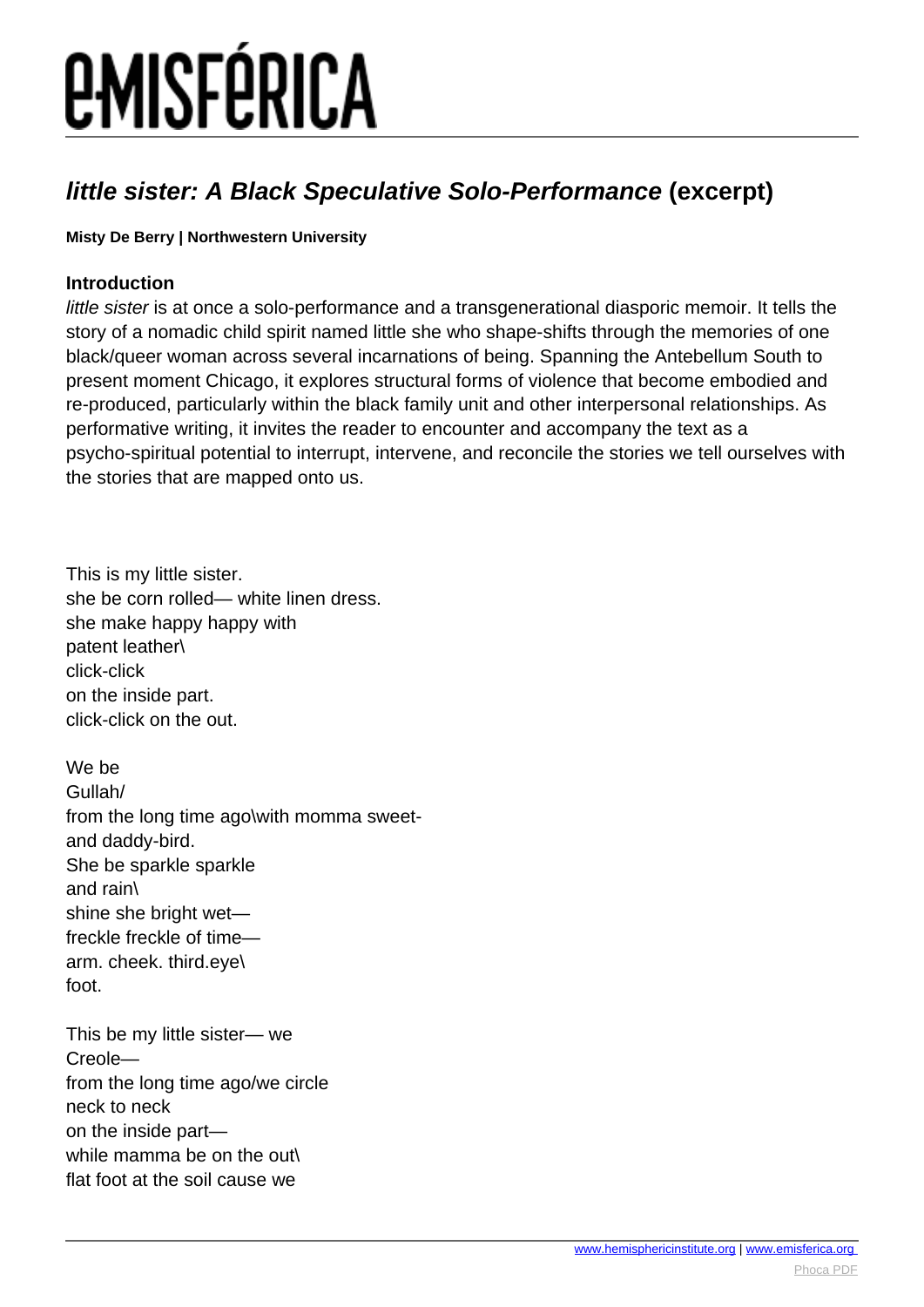crossed oooooovaa the water azugar in the midst.

She belly be she center— it knows sees/ hears all kinds of things. People see she\first thing they do\ touch she pick she up wanna watch she see they-selves from above.

Learn she walk reeal late 'cause everyone steady touching on she picking she up/like she be good luck charm like she be sage in she throat.

She mamma say soon as she come to her belly she knew she\gave she name right then say—she be the one \set we free.

Grew she up figuring since everybody steady talking 'bout she be the one set we free.

 Figure only right to pass herself out along\watch others pull forth she sweet.beat.

she body be/ they host.

All the big girls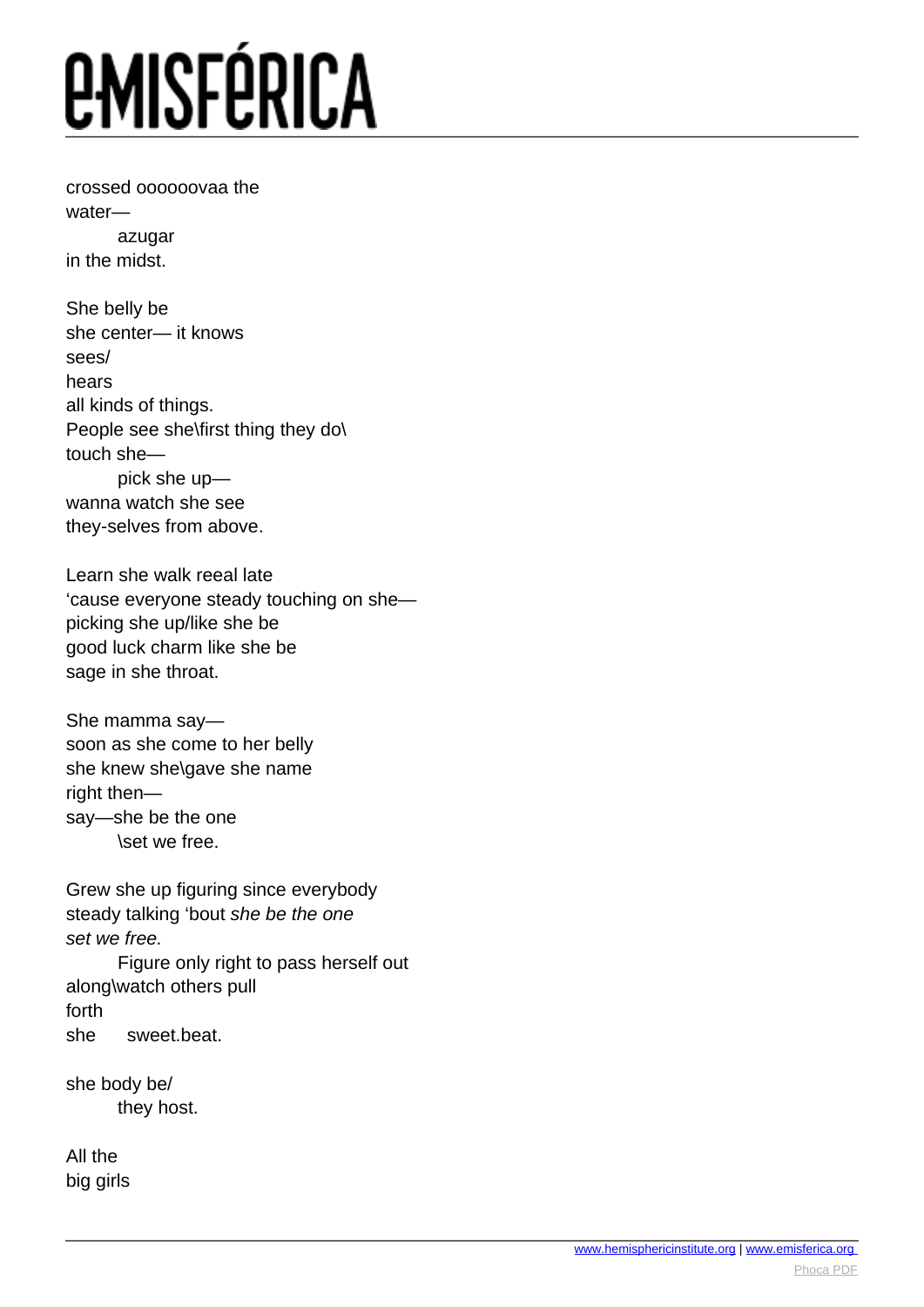in the school/yard say she think she cute Say she don't come from nothing though so it don't much matter how cute she is or ain't. Mamma don't like little she fighting so pay they no mind. And anyway it be she sixth birthday\ pink and white icinablue swirls making like happy roses\with yellow on the inside part and sprinklesred juice\purple satin\ ribbon fire hydrant open up on federal street. So\ after mamma hold she hand while she cut the cake gonna go get she/self wet from the chest down—maybe she hair too— 'pending on how good daddy make mamma feel.

She other daddy be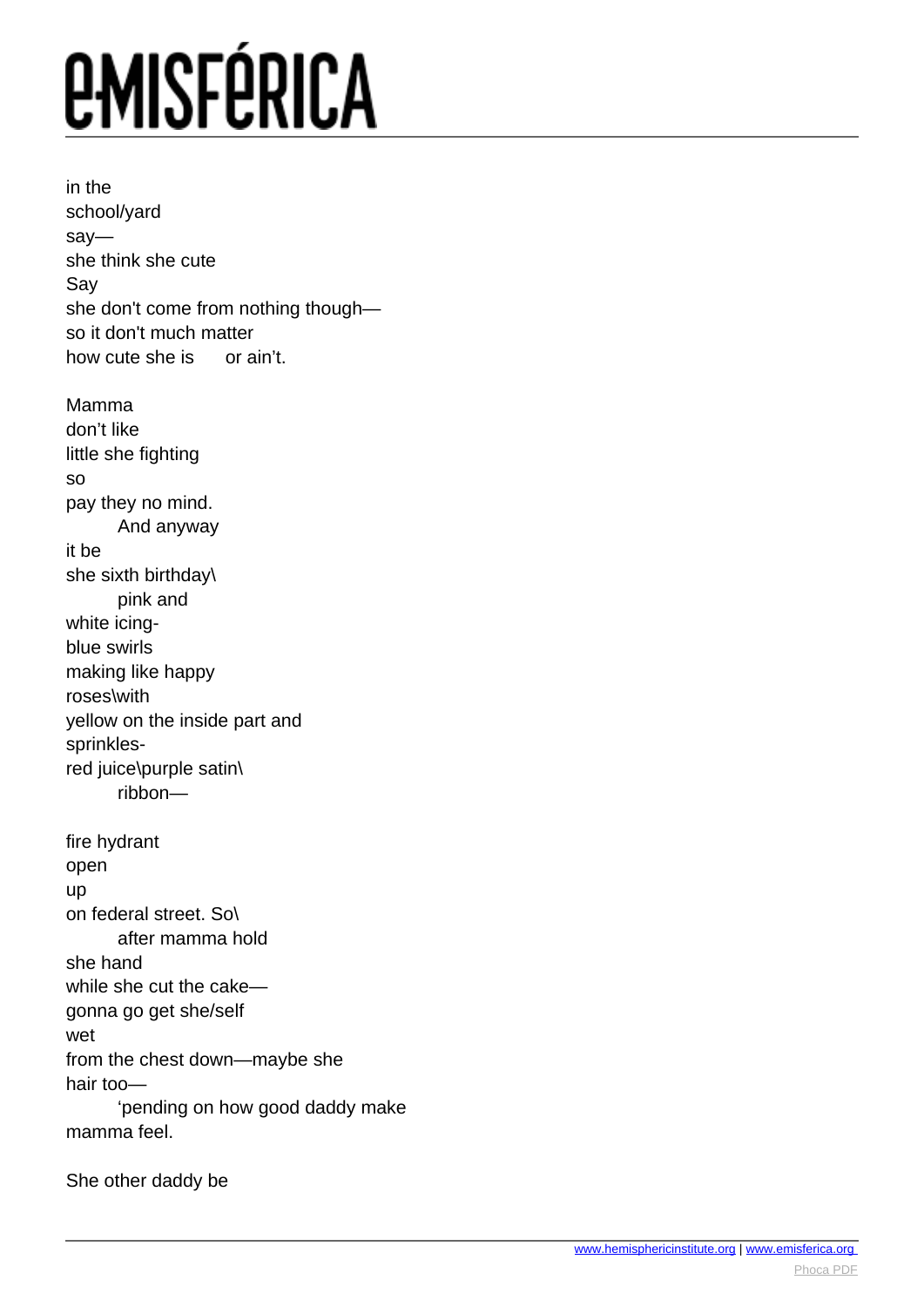she reeal daddy she warm daddy\\ she be his little girl—daddy. he say he hear she time she go silent say hear she heart go love—love love\love love.

Say quiet be the time when god speak and say god the samelove—love love/love love.

She feeling so gooood from hearing voice come to she\ she wanna sit.down and hug on she/self all night\ close she eyes see indigo blue red\\then /wet she self sticky tween she legs—

 Run she to her mamma's washing sink had been told to stop\touching she-self till make she-self sticky/

 What she suppose to do when sticky happen all by itself—? close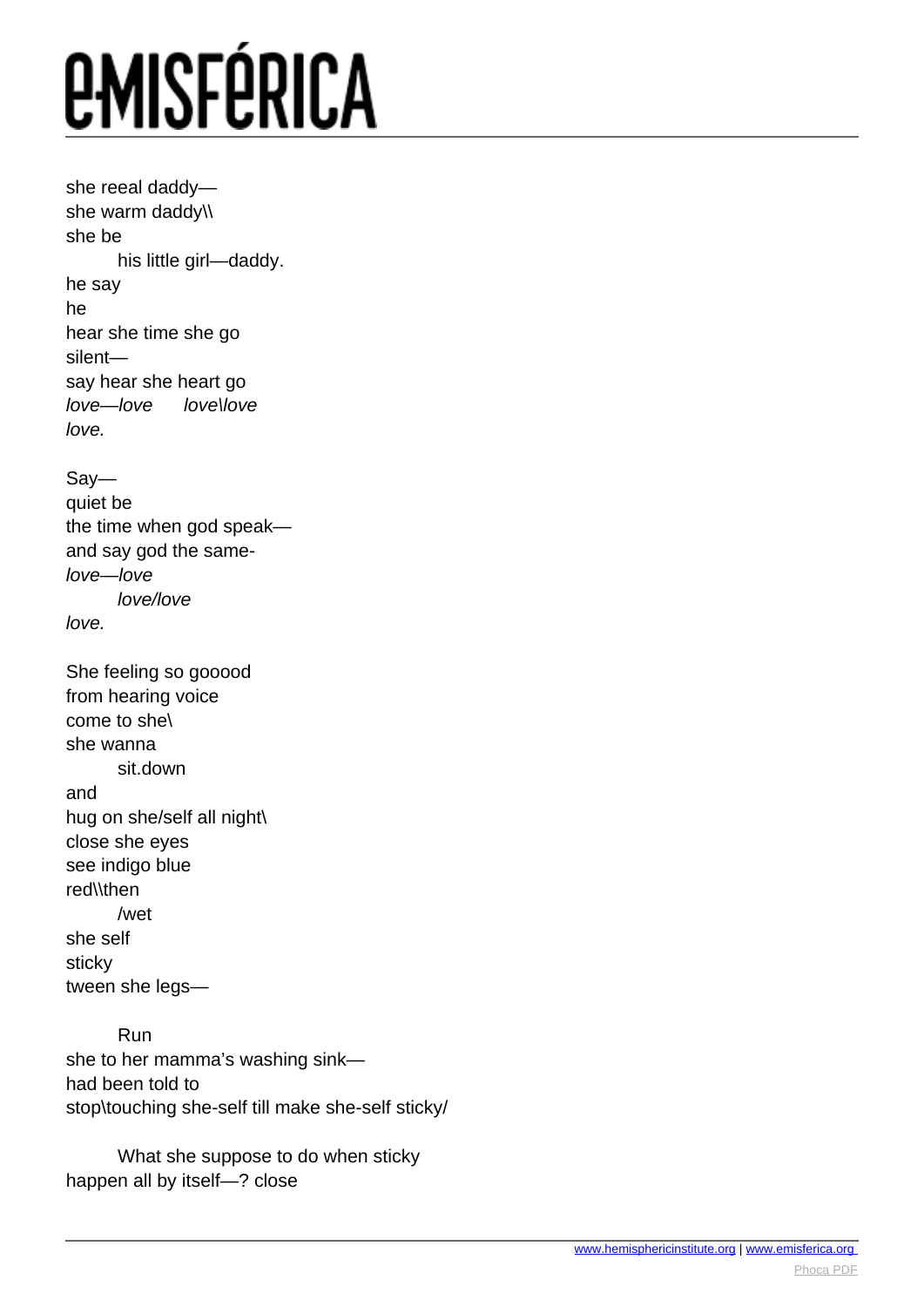she eyes pray see indigo no more—

close she eyes. Now see silver- wind.

Wind say *breath(e)\\* breath— Wet she\self sticky again. wind say you and i be we now you and i be we.

Shape shift/Testify. I see myself in the wavering stream and i touch what an\odd dance bring me in loose me up\shift down down down—settle. release here. Can't tell how long I've been 'round these smiling skin and bones. I touch i feel my skin\growing scales.

Oh heaven upon me, make light. Bless me, oh companion thy belovedforever friend. Touch my heart and still my soul bless me\ tis nigh—be with me holy-mother-blessed-daughter-/lover seat of my forever(d) spirit-twinned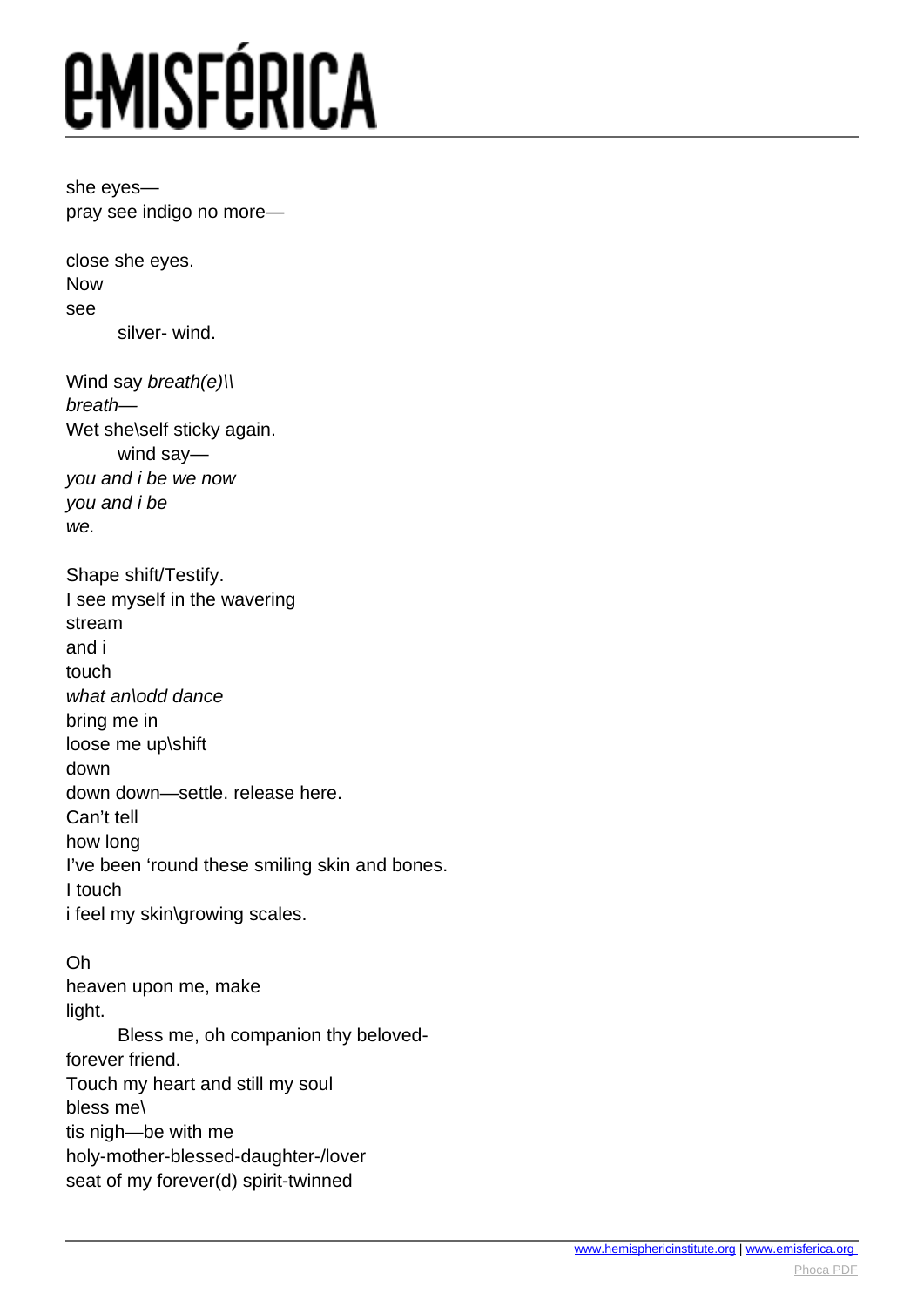soul.

She memory—breath in trees. shape-shift— She be 1833 she mita offer a prayer for she spirit-heart\she Creole heart she African she Latin— She Boriqua heart she sweet-sweet she blues-blues she bom-bom deet-deet\ she pena heart\ she come from below sea level—heart. Fly she home From the west/heart. She be slave girl— 400 years forward\\800 years back. In fields so green turn they blue and moist. Rice. rubber—cane. She make steady from behind\the eyes. Story say some old/ man took she. stole she into her mama's womb. And feet so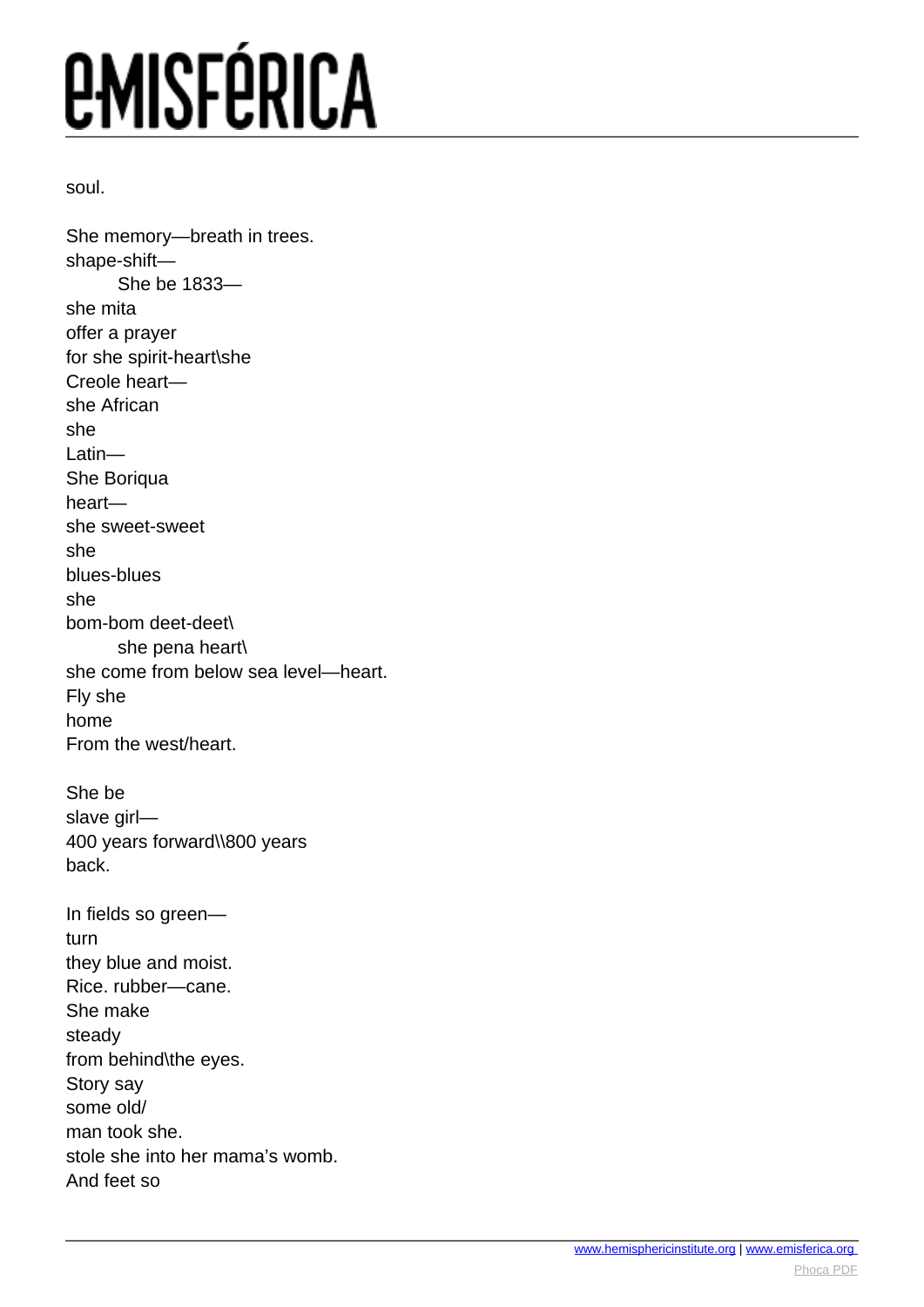flat cause they crossed oooooooooovaaa the water\ where she and she sleep neck and neck// No one hardly tell their names apart. Call one fire. call the other\wind. At the earth's floor she and she rub pelvis atop another. In fields so green turn the blue\ worn limbs part under linen white dress/ finger crawl of wet skin\\\\\\\\Push into moist opening pelvis at the earth—she and she push pelvis weave breath make a passage chest to chest this way/ know they names—by heart. Shape shift she be here now (right here) flat screen\blinking cursor arrow page hollow light. Finger scroll of silver-white. she be right-now gone.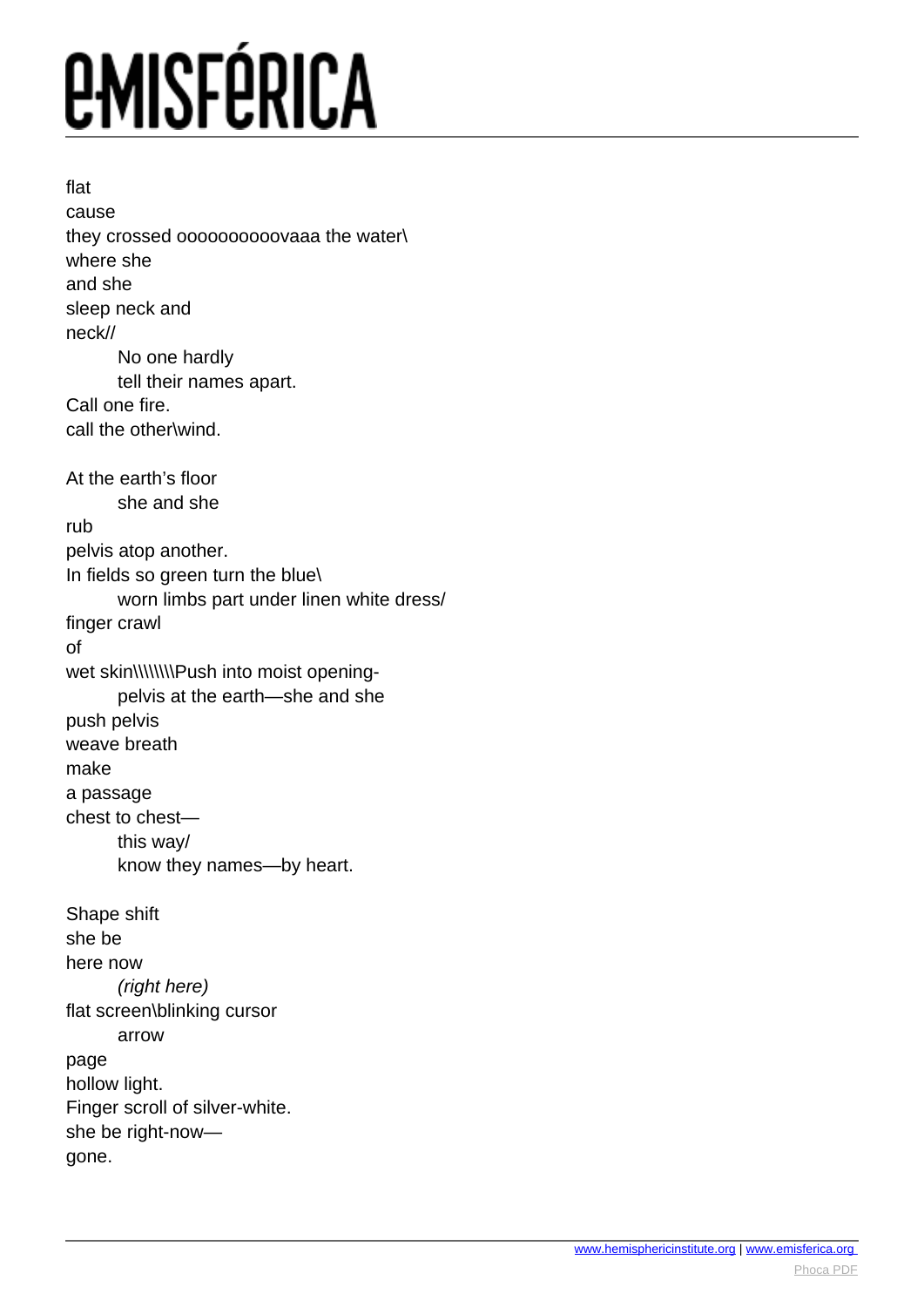#### Shape/shift.

At the end of last winter she threw her hands in the sky say she don't know where she going but she seen where she been\ wanna spilt the difference.

Say she root release see. know. hear. reach\ breath anchor....breathe

Part she scalp down the center—almond oil for she flight// next places two chords at the waist\ one for this world one for the other a reminder that knowing she-self means saying yes

to what she knows.

This be my little sister. She be corn rolled—white linen dress. she make happy happy with patent leather\click-click on the inside part. click-click on the out!

We be Gullah/ from the long time ago\ with momma sweet and daddy—bird.

She be sparkle sparkle and rain\ shine she bright wet—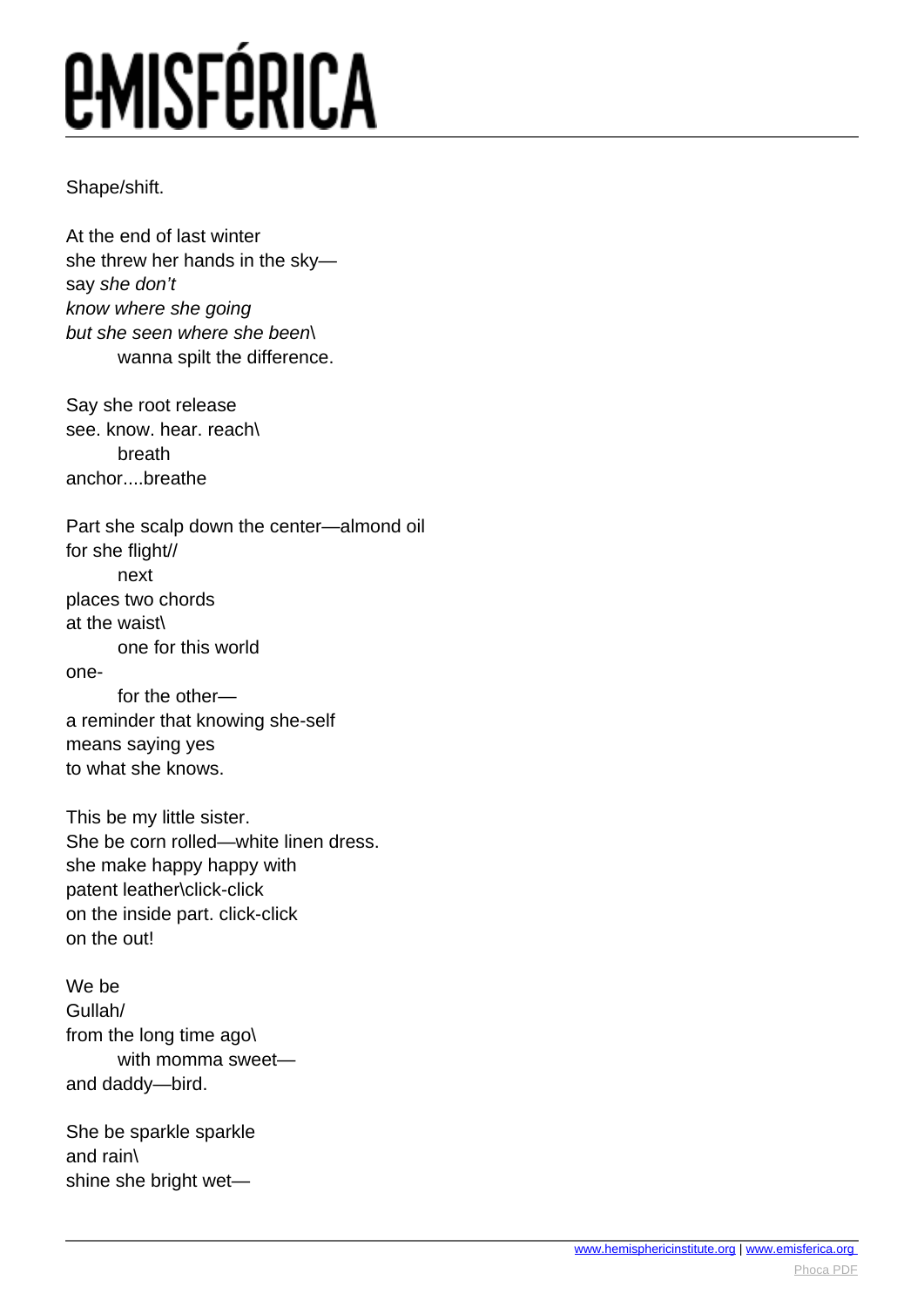freckle freckle of time arm cheek third.eye\foot.

This be my little sister. When she was little she she and she sleep neck and neck no one hardly tell their names apart.

They pinky-swear a bridge heart to heart meet when the waking eye turn sleep.

Say she/ we be the two that got away— call me 'you' and call you 'blessed be.'

Later after she slips awayshe will imagine herself a new self— May she leave this space in peace— May she leave with her heart in.tact\\ May she accept the full range of her knowing—and in that knowing see you see me and call to arms brass trumpet at the lips—and incantation of yes